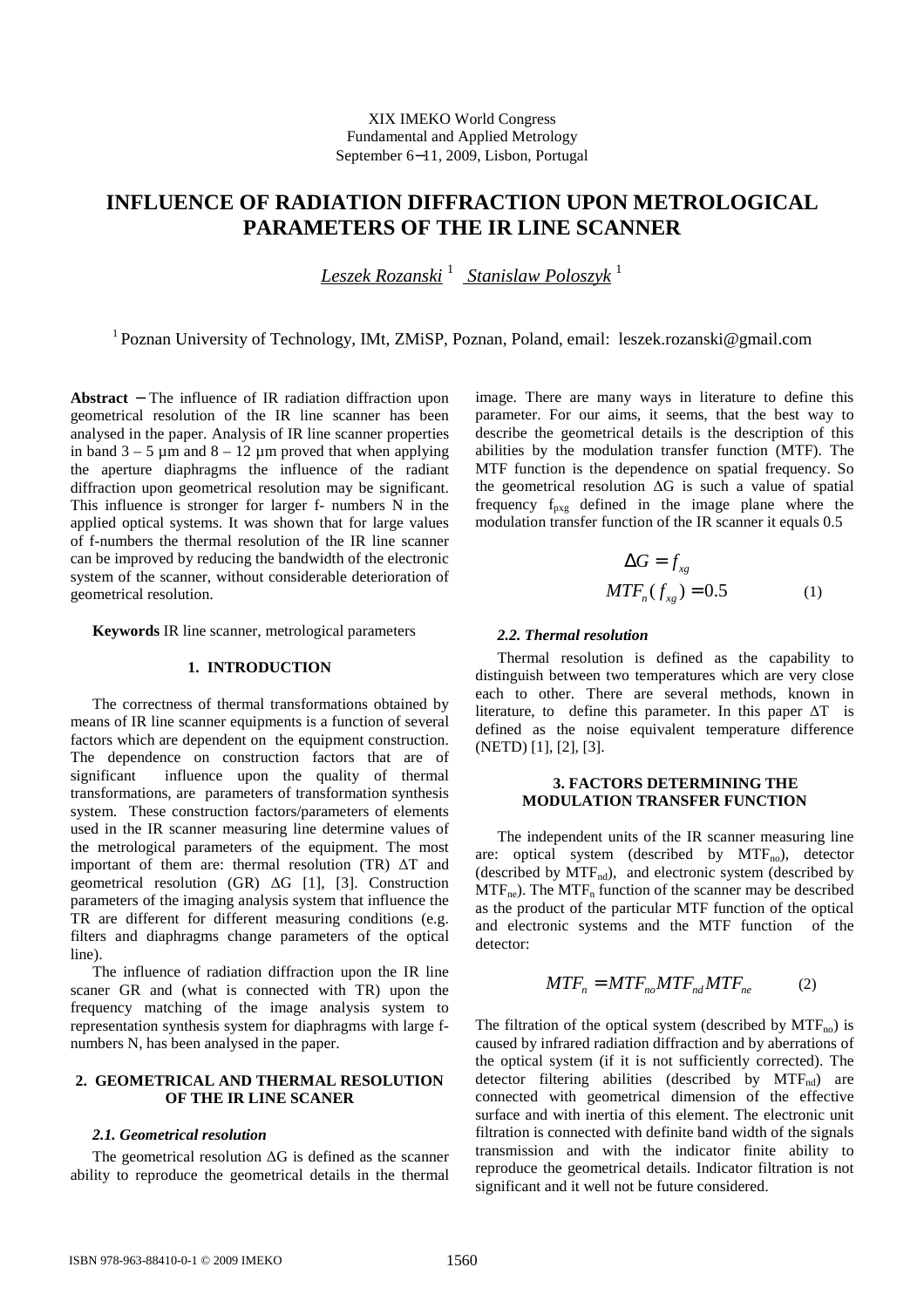## **4. MODULATION TRANSFER FUNCTION OF THE OPTICAL SYSTEM**

Assuming that the optical system of the scanner is corrected and it has the entrance pupil in shape of a circle and that it co-operates with the detector of selective spatial characteristic, it is possible to obtain the  $MTF_{no}$  defined by the following equations:

$$
MTF_{no}(f_{px}) = \frac{\left| \int_{-\infty}^{+\infty} e_{wni}(x) \exp(-j2\pi x f_{px} dx) \right|}{\left| \int_{-\infty}^{+\infty} e_{wni}(x) dx \right|}
$$
(3)

where:

$$
e_{\text{uni}} = \frac{\int_{-\infty}^{+\infty} e_{\text{v}}(x, y) dy}{\int_{-\infty}^{+\infty} e_{\text{v}}(0, y) dy}
$$
(4)

but:

$$
e_{wn}(x, y) = \frac{\int_{-\infty}^{+\infty} \left[ \frac{2J_1\sqrt{x^2} + y^2/\lambda N}{\pi\sqrt{x^2 + y^2}/\lambda N} \right] \tau_{\lambda} m_{\lambda} D_{\lambda}^* \frac{d\lambda}{\lambda}}{\int_{-\infty}^{+\infty} \tau_{\lambda} m_{\lambda} D_{\lambda}^* \frac{d\lambda}{\lambda}}
$$
(5)

where:  $\lambda$  – wavelength; m<sub> $\lambda$ </sub> – emittance, D<sup>\*</sup><sub> $\lambda$ </sub> – spectrum detectivity of detector,  $J_1$ – Bessel's function of the first grade,  $e_{wn}(x,y)$  – standard weighted radiation intensity in the point of x, y coordinates (image plane).

Equation (5) describes the distribution of standard weighted radiation intensity in the diffraction spot that is created by the corrected optical system as an image of the point existing in the subject plane. Equations (3), (4) and (5) will be used to determine the influence of filtering abilities of the optical system upon the  $MTF_n$ .

#### **5. MODULATION TRANSFER FUNCTION OF THE DETECTOER**

It has been assumed that: effective surface of the infrared detector used in scanner is in regular square; one pair of sides of the effective detector is parallel to the direction of line analysis; detector is the inertial element of the first grade (only with one time constant). Based on above assumptions the MTF<sub>nd</sub> may be defined as:

$$
MTF_{nd}(f_{px}) = \frac{\sin(\pi af_x)}{\pi af_x} \frac{1}{\sqrt{1 + (2\pi f_{px}v\tau_d)^2}}
$$
(6)

where:  $a - side$  of the square effective surface of the detector,  $v$  – speed at which the image of an object is moved over the detector surface,  $\tau_d$  time constant of the detector. Usually  $a \ge 0,1$  mm,  $\tau_d \le 0,5$  us and  $v \le 30$  m/s so in equation (6) the factor describing the inertia of the detector can be omitted. Equation (6) will be used to determine how the filtering abilities of the detector influence the  $MTF_n$  of the scanner.

# **6. MODULATION TRANSFER FUNCTION OF THE ELECTRONIC LINE**

It has been assumed that the band width transmission of the IR scanner electronics is limited by the low – pass filter with an attenuation of 20 dB/dec. Based on this assumption  $MTF_{\text{ne}}$  may be determined by:

$$
MTF_{ne}(f_{px}) = \frac{1}{\sqrt{1 + \left(\frac{f_{px}}{f_{pxgr}}\right)^2}}
$$
(7)

where:  $f_{p x g r}$  – boundary spatial frequency of the filter  $(f_{pxgr}= f_{gr}/v; f_{gr} - boundary frequency of the filter)$ . Equation (7) will be used to determine how the characteristic of electronic filter influences the MTF<sub>n</sub>.

# **7. INFLUENCE OF DIFFRACTION UPON MTF<sup>n</sup>**

 Applying equations (2)-(7) it has been stated that that when diaphragms are not used, the main factor influencing on  $MTF_n$  is the spatial filtration of the detector. The larger the f–number in used diaphragms, the stronger is influence of the optical filtration upon  $MTF_n$ . The diffraction of the radiation can spoil the IR scanner geometrical resolution by about 31% in 3-5 µm band (SW) and 60% in 8-12 µm band (LW) - it has been assumed that the transmission band of the electronic system has been chosen in such way that there is no influence upon the  $MTF_n$ . Practically electronic systems are not realised in such way that they have no influence on  $MTF_n$ . A too broad transmission band of the electronic unit can spoil ∆T without any significant influence on ∆G. Based on literature [1] date it is possible to state that the  $f_{p_{X}qr}$ value is determined as:

$$
f_{p x g r} = \frac{1}{2a} \tag{8}
$$

 The dependence (8) describing the role of matching the image analysis system with the representation synthesis system connect the value of  $f_{pxgr}$  with the dimensions of detector effective surface. It seems that general rule concerning the way of determining  $f_{p x g r}$  value should connect this value with the modulation transfer function describing spatial filtration of the optical system and the detector. So equation (8) has been replaced by another one where the boundary frequency of the electronic filter is equal to such a spatial line frequency that equation (12) is fulfilled.